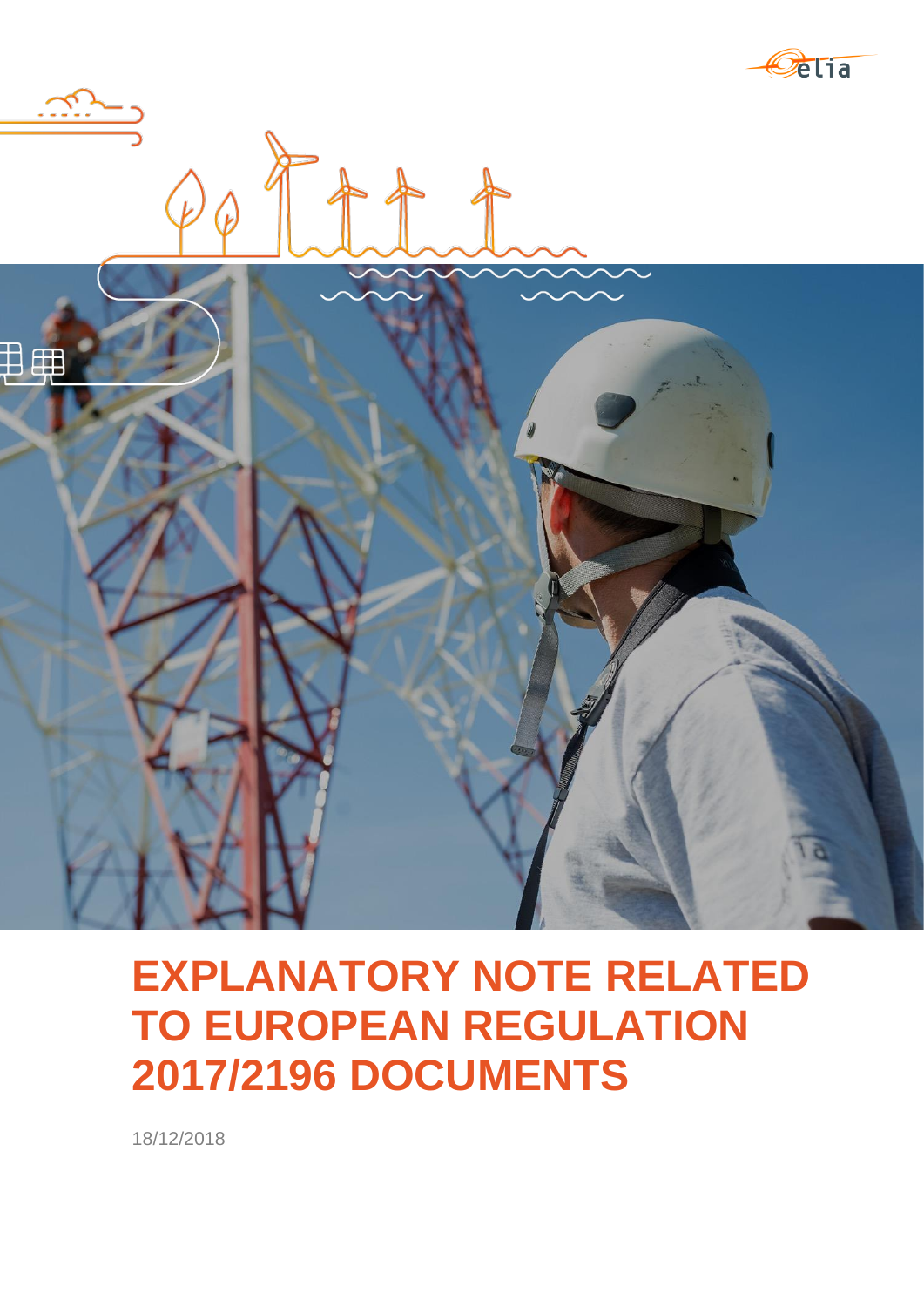

# TABLE OF CONTENTS

| 3.2. Specific rules for imbalance settlement and settlement of balancing energy 5 |  |
|-----------------------------------------------------------------------------------|--|
|                                                                                   |  |
|                                                                                   |  |
|                                                                                   |  |
| 3.4.2. ELIA proposal regarding the establishment of defence services 9            |  |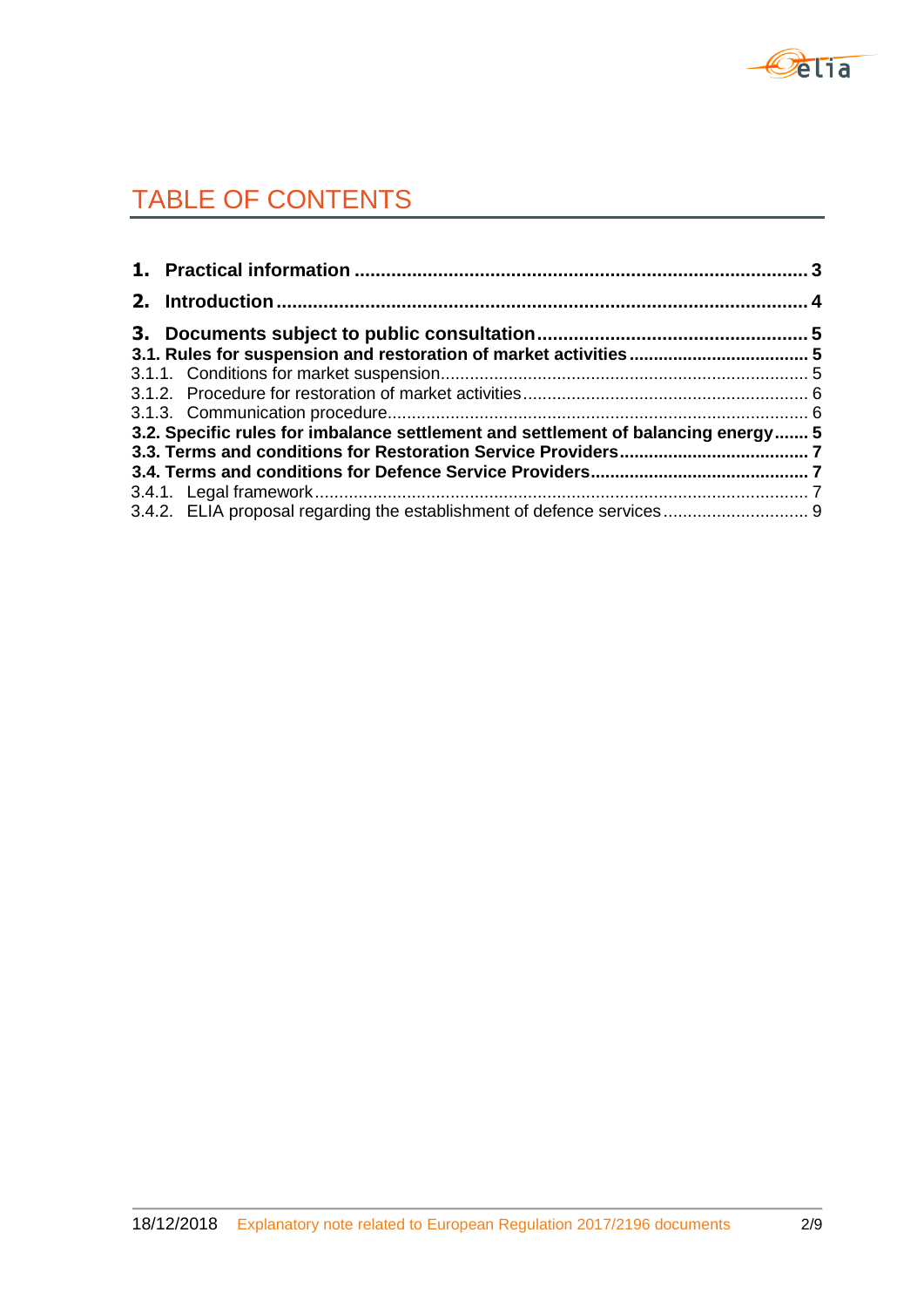

# **1. Practical information**

This note aims to contextualize the documents to be submitted by ELIA as required by Regulation EU 2017/2196 establishing a network code on electricity emergency and restoration (NC ER).

All comments resulting from the public consultation that took place between October  $8<sup>th</sup>$  2018 and November 19<sup>th</sup> 2018 are published on Elia's website, with an explanation of how Elia responded to these remarks or the reasons why they were not considered. There were no requests for confidentiality and/or anonymity of respondents.

Comments concerning items outside the scope of the documents were not considered by Elia.

The following documents can be consulted on the Elia website:

- The documents submitted for consultation
- The consultation feedback received from respondents
- The final version of the documents with and without track changes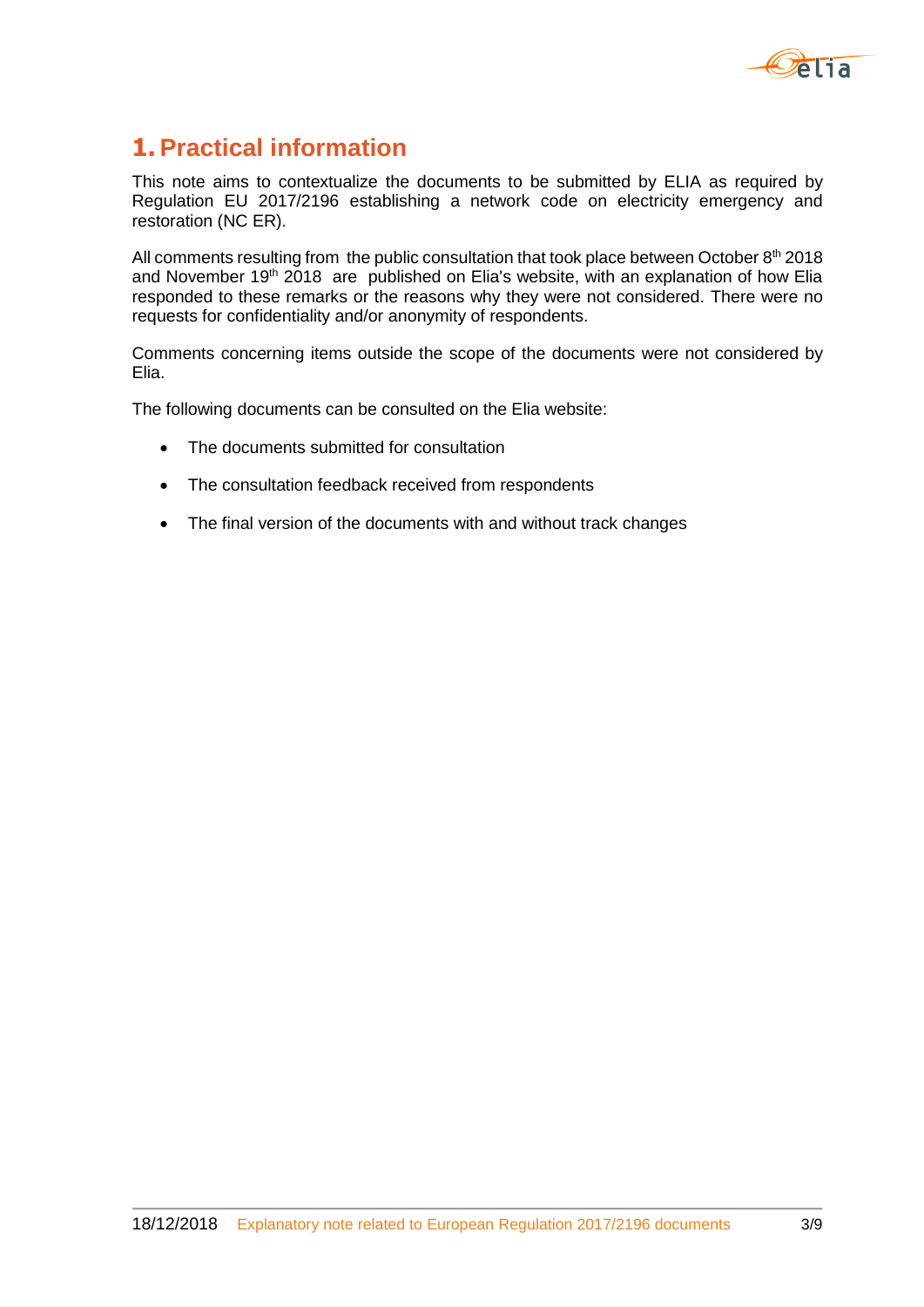

# **2. Introduction**

Regulation (EU) 2017/2196 establishes requirements for the management, coordination and operation of the network in the European Union in a state of emergency, blackout or restoration. These requirements are intended to maintain operational safety and prevent the spread of an incident on the power grid that could result in a widespread failure.

In accordance with this regulation, Elia makes available the following two documents:

- Rules for suspension and restoration of market activities and specific rules for imbalance settlement and settlement of balancing energy.
- Terms and Conditions for Restoration Service Providers on a contractual basis

This document gives a brief description of the main principles of these documents and justifies the way these principles have been developed.

Regulation (EU) 2017/2196 also requires Elia to consult on and submit for regulatory approval the **Terms and Conditions to act as Defence Service Provider** if established on a contractual basis. In this note is explained why ELIA will not use Defence Services procured on a contractual basis for the execution of its System Defense Plan and therefore why no document titled on this subject is published for consultation.

However, ELIA does not exclude that in the future, new services could emerge, which could be used by ELIA as Defence Services procured on a contractual basis. If this is the case, ELIA will establish Terms and Conditions to act as Defence Service Provider, in consultation with relevant stakeholders and organise a public consultation in accordance with article 7 of Regulation (EU) 2017/2196, before submitting the rules to the competent authority for approval.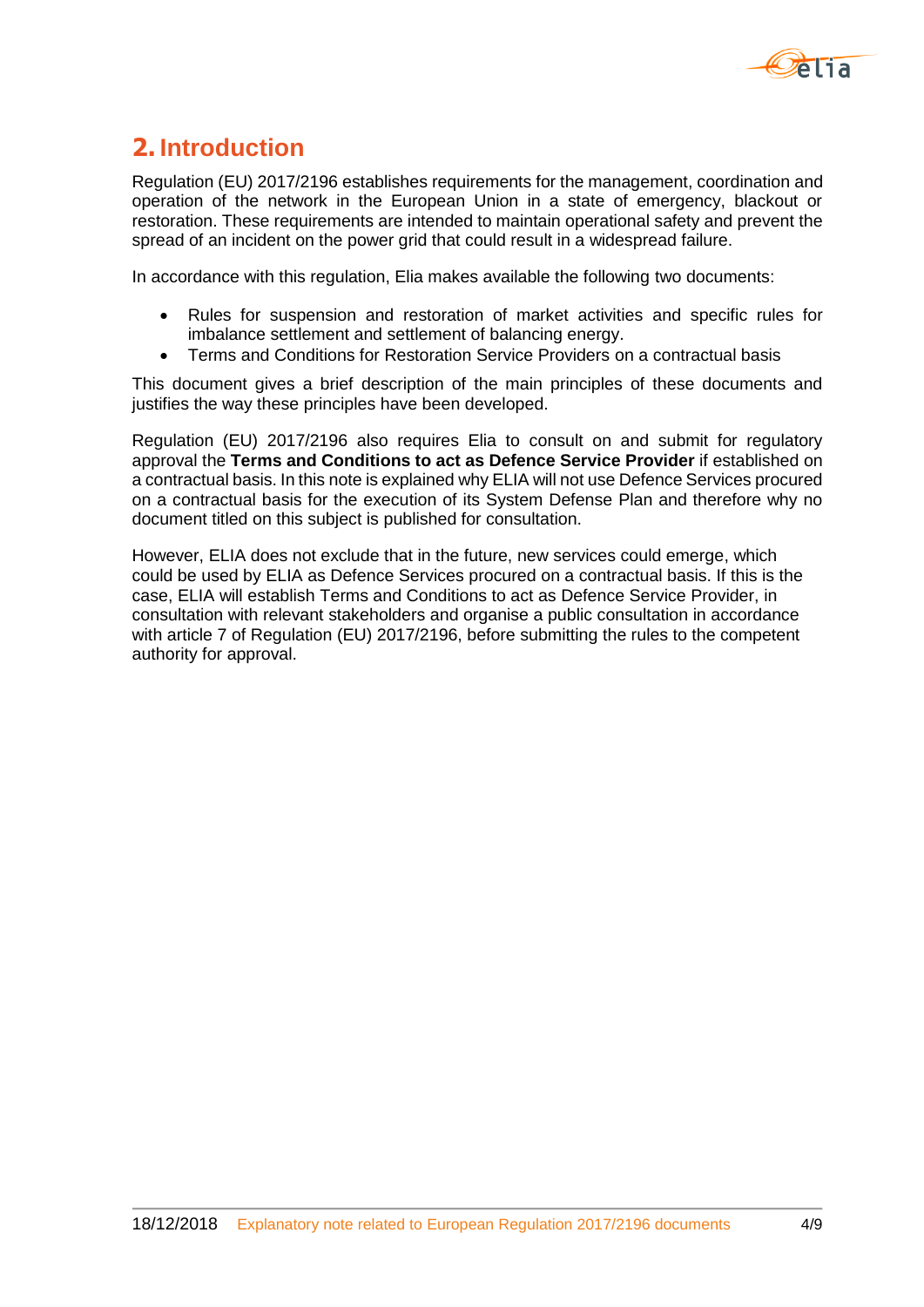

## **3. Documents subject to public consultation**

### **3.1. Rules for suspension and restoration of market activities and specific rules for imbalance settlement and settlement of balancing energy**

#### **3.1.1. Introduction**

-

The rules for suspension and restoration of market activities meet the requirements of Articles 35 to 38 of the European Regulation 2017/2196.

The specific rules for imbalance settlement and settlement of balancing energy in the event of suspension of market activities meet the requirements set out in Article 39 of the European Regulation 2017/2196.

The main principles were discussed during WGSO EMD<sup>1</sup> working groups with stakeholders.

In accordance with Article 4.3 of the 2017/2196 European Regulation, the competent authorities shall decide on the proposals within six months from the date of submission by the TSO. By consequence, the ultimate date for the decision on the proposed rules is June 18th 2019.

#### **3.1.2. Conditions for market suspension**

The rules for suspension of market activities aim to **keep the markets open as long as possible** because they are an essential factor for normal grid operation. These rules foresee for the suspension of the market activities in the following extreme cases:

- In case of a **blackout** according to Regulation (EU) 2017/1485. Elia will notify the grid users and market players immediately after the detection of the blackout. The market suspension will be effective **immediately after the notification**.
- In the event of **unavailability of the tools and means of communication** required by Elia to facilitate market activities and their back-up.

During emergency and blackout situations, Elia may also suspend some market activities in case continuation of those market activities deteriorate the grid stability or decrease the effectiveness of the restoration process.

During periods of "TSO Controlled Dispatch<sup>2</sup>" (a way to operate the transmission system in which TSO-connected grid users execute without undue delay the instructions issued by the TSO), the Balance Responsible Party (BRP) is no longer responsible to keep its portfolio in balance, because this could reduce the efficiency to restore the transmission grid to normal or alert state. ELIA will clearly communicate from which moment the BRP is not responsible to keep its portfolio in balance and then from which moment in time the BRP will be responsible again.

<sup>&</sup>lt;sup>1</sup> WGSO EMD: Working Group System Operations and European Market Design

<sup>2</sup> Within Elia, this situation is commonly referred to as 'Central Dispatch'. However in order to avoid confusion with the definition 'central dispatching model' of Regulation 2017/2195, the term 'TSO Controlled Dispatch' is used in these Rules.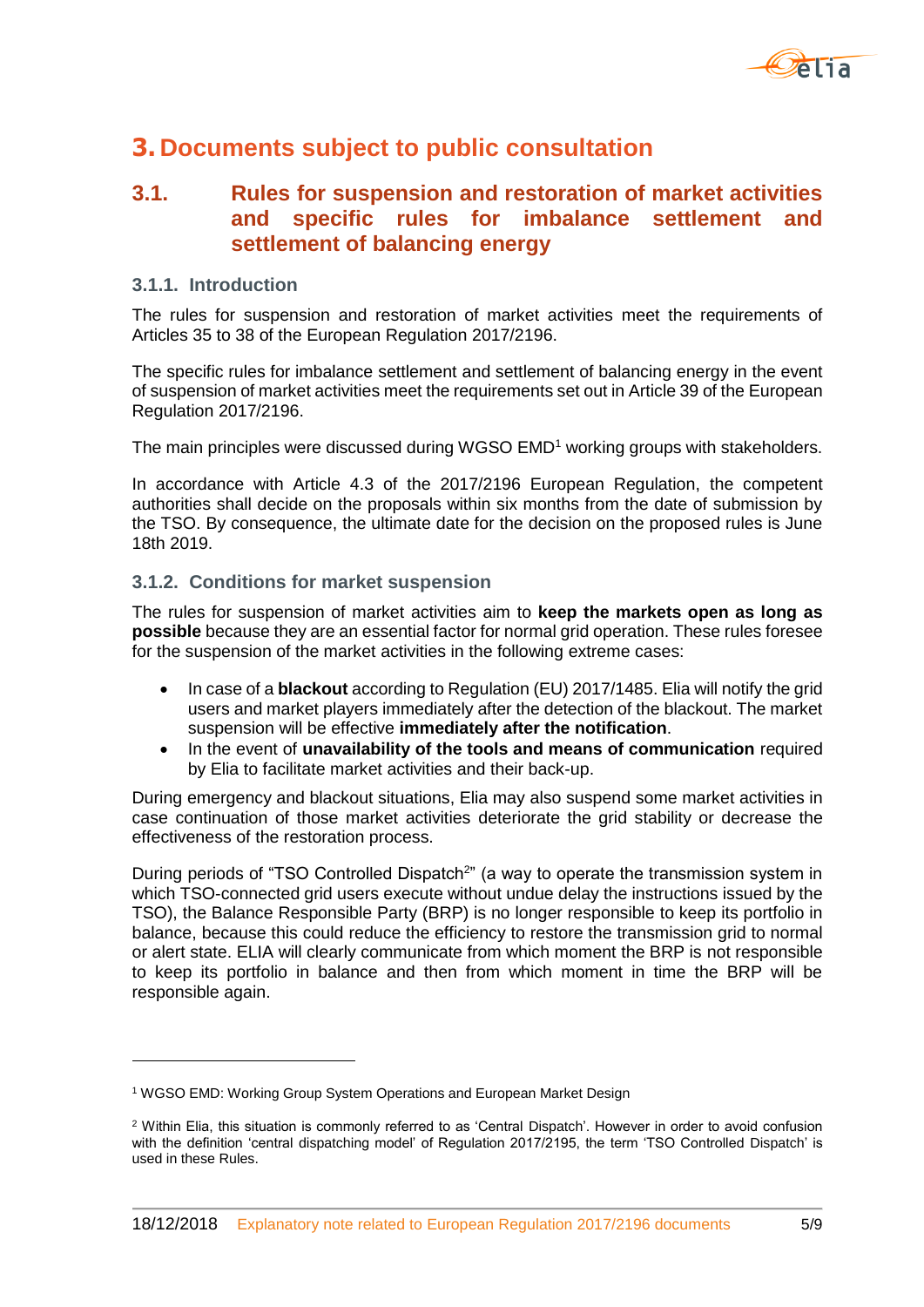

#### **3.1.3. Procedure for restoration of market activities**

ELIA will not proceed with the restoration of the market activities and ending the phase of TSO Controlled Dispatch unless it has sufficient confidence in the grid stability.

When ELIA considers that all market activities may be restored, ELIA will communicate in due time before returning to normal market system operations in order to let the different stakeholders sufficient time to prepare the switch from TSO Controlled Dispatch to normal market system operations.

#### **3.1.4. Communication procedure**

A communication procedure meeting the requirements of Article 38 of Regulation (EU) 2017/2196 is described in the rules for suspension and restoration of market activities. This communication procedure aims to inform the stakeholders and facilitate the restoration of market activities by describing the roles of each party.

Two main notifications will be sent out by Elia in due time:

- **"Market suspension Elia"** which, among other information, specifies the market activities that have been suspended and gives information on the best estimate for the time and date for transmission system restoration
- **"Market restoration Elia"** which, among other information, specifies the market activities that will be restored and the associated date and time ELIA intends to switch from TSO Controlled dispatch situation to Self-Dispatch on day D, hour H.

All notifications shall be published on ELIA's website. When notification or update on the website is not possible, ELIA shall inform via email, or via any other available means, at least those parties directly participating in the suspended market activities.

#### **3.1.5. Imbalance settlement and settlement of balancing energy bids**

Elia preferred the introduction of a simple process taking advantage of the existing practices. As discussed in the WGSO EMD, the rules are based on the principles of fairness and non-discrimination.

The rules are developed around the following main principles:

- 1. Ex-ante registered nominations that refer to the period during which the blackout takes place will be cancelled.
- 2. Imbalances are not penalized/remunerated during the TSO controlled dispatch period following the blackout.
- 3. A **restoration tariff** is determined to be paid by BRPs for the energy offtaken from the ELIA grid and to be received by BRPs that inject energy into the grid.
	- a. For PGMs with power scheduling obligation, cost-based principles of the CIPU contract may be applied.
	- b. For the ELIA interconnection points with the DSOs, the energy volumes during the periods of TSO Controlled Dispatch shall be allocated in accordance with allocation procedures
- 4. In order to ensure the financial neutrality of ELIA, potential differences between the received and paid amounts will be added to the transmission tariffs.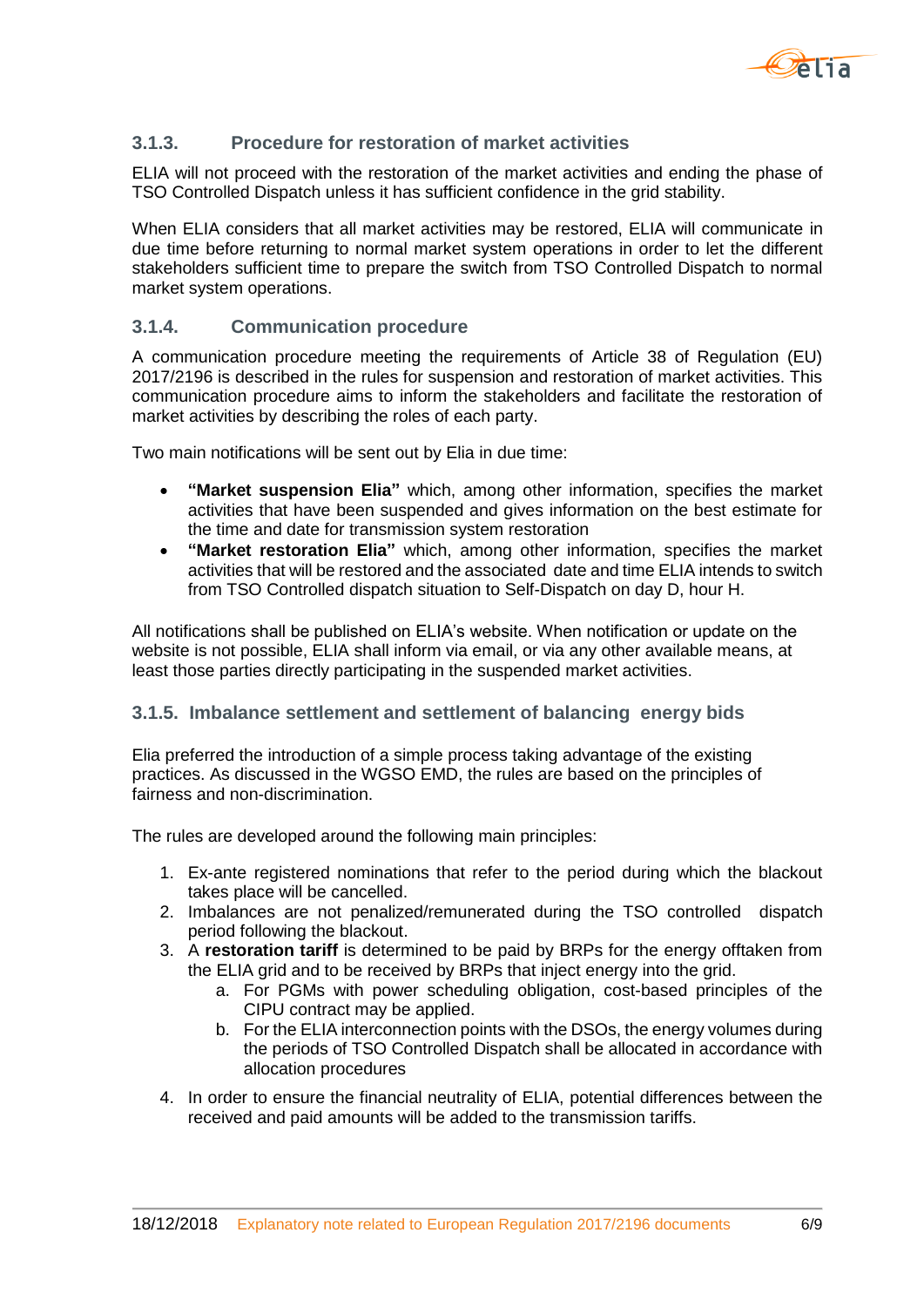

### **3.2. Terms and conditions for Restoration Service Providers**

This document outlines the terms and conditions to act as Restoration Service Provider on a contractual basis (T&C RSP). As Elia currently has contracted 5 units providing black start services until the end of 2020, the first version of the T&C RSP (provided here for public consultation and to submit to CREG by 18 December 2018) corresponds to the current black start contract.

In accordance to the Network Code on Electricity Emergency and Restoration, ELIA has added a description of the (current) target geographical distribution of power units with black start services.

Parallel to this  $1<sup>st</sup>$  version of the T&C RSP, Elia has published for public consultation a design note reflecting Elia's vision for the future organization of black start service. This new design will be translated into a future version of the T&C RSP that will be subject to public consultation in due time.

### **3.3. Terms and conditions for Defence Service Providers**

#### **3.3.1. Legal framework**

**European network code on electricity emergency and restoration (Regulation (EU) 2017/2196)**

Art. 3, definition (1) - **'defence service provider'** means a legal entity with a legal or contractual obligation to provide a service contributing to one or several measures of the system defence plan;

Art. 4.4. The terms and conditions to act as defence service provider and as restoration service provider shall be established either in the national legal framework or on a contractual basis. If established on a contractual basis, each TSO shall develop by 18 December 2018 a proposal for the relevant terms and conditions, which shall define at least: (a) the characteristics of the service to be provided; (b) the possibility of and conditions for aggregation; and (c) for restoration service providers, the target geographical distribution of power sources with black start and island operation capabilities.

Art. 18.3 Each TSO shall be entitled to establish an active power set-point that each SGU identified pursuant to point (c) of Article 11(4) shall maintain, provided that the set-point fulfils the technical constraints of the SGU. Each TSO shall be entitled to establish an active power setpoint that each **defence service provider** shall maintain provided this measure applies to them pursuant to the terms and conditions referred to in Article 4(4) and the set-point respects the technical constraints of the defence service provider. The SGUs and **defence service providers** shall execute without undue delay the instructions given by the TSO directly or indirectly through DSOs and shall remain in that state until further instructions are issued. Where the instructions are given directly, the TSO shall inform the relevant DSOs without undue delay.

Art 18.4. Each TSO shall be entitled to disconnect SGUs and **defence service providers**, directly or indirectly through DSOs. SGUs and **defence service providers** shall remain disconnected until further instructions are issued. Where SGUs are directly disconnected, the TSO shall inform the relevant DSOs without undue delay. Within 30 days of the incident, the TSO shall prepare a report containing a detailed explanation of the rationale, implementation and impact of this action and submit it to the relevant regulatory authority in accordance with Article 37 of Directive 2009/72/EC as well as make it available to the significantly affected system users.

Art 20.2. Each TSO shall be entitled to establish an active power set-point that each SGU identified pursuant to point (c) Article 11(4) shall maintain provided that the set-point respects the technical constraints of the SGU. Each TSO shall be entitled to establish an active power set-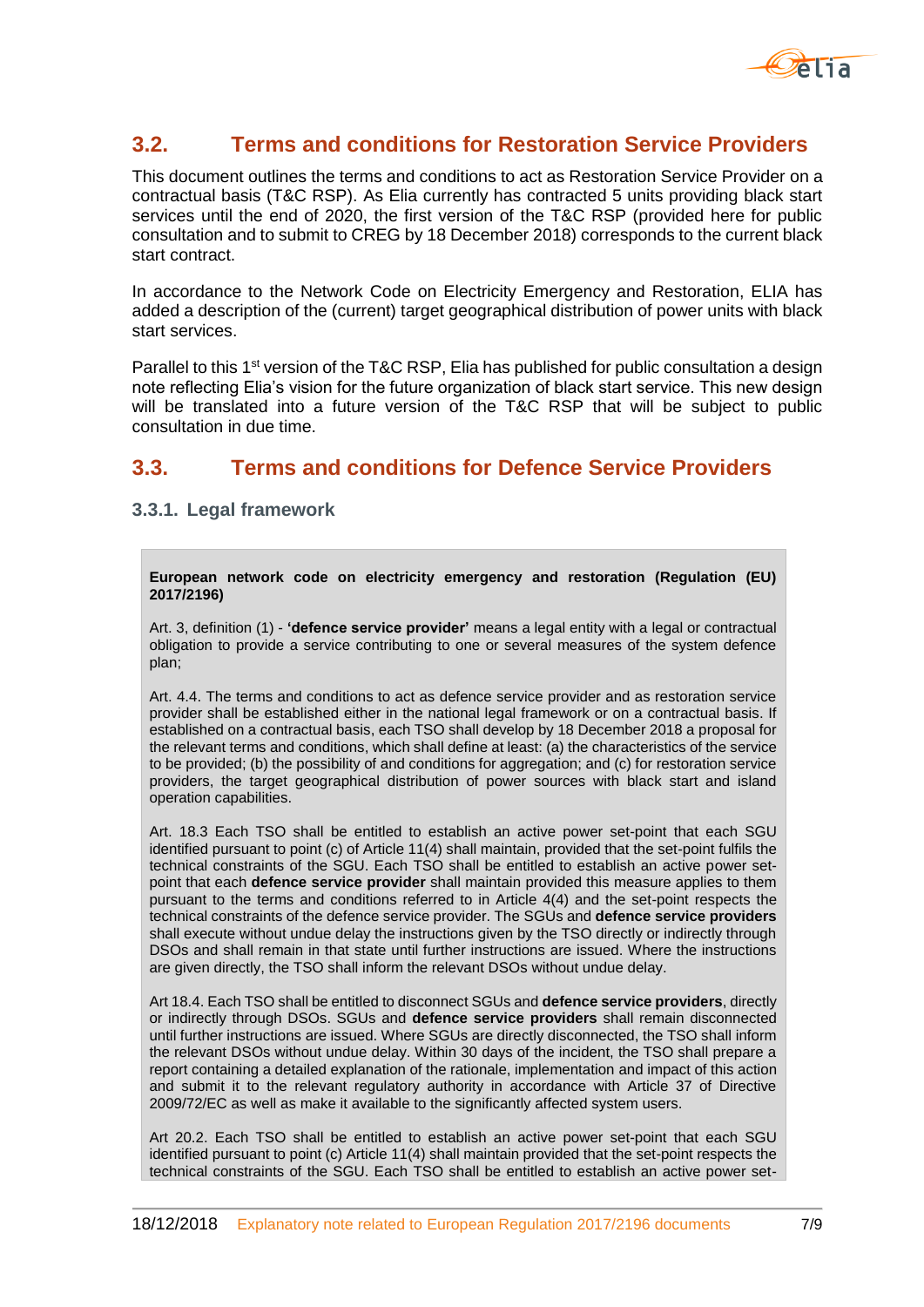

point that each **defence service provider** shall maintain provided this measure applies to them pursuant to the terms and conditions referred to in Article 4(4) and the set-point respects the technical constraints of the defence service providers. The SGUs and **defence service providers** shall execute without undue delay the instructions given by the TSO directly or indirectly through DSOs and shall remain in that state until further instructions are issued. Where the instructions are given directly, the TSO shall inform the relevant DSOs without undue delay.

Art 20.3. Each TSO shall be entitled to disconnect SGUs and **defence service providers**, directly or indirectly through DSOs. SGUs and **defence service providers** shall remain disconnected until further instructions are issued. Where SGU are directly disconnected, the TSO shall inform the relevant DSOs without undue delay. Within 30 days of the incident, the TSO shall prepare a report containing a detailed explanation of the rationale, implementation and impact of this action and submit it to the relevant regulatory authority in accordance with Article 37 of Directive 2009/72/EC.

The Regulation (EU) 2017/2196 (NC ER) foresees the potential provision of defence services either on a legal or on a contractual basis (article 3). Defence services contribute to measures of the system defence plan. Article 4 imposes regulatory approval of terms and conditions to act as Defence Service Providers only if established on a contractual basis.

The NC ER charges the transmission system operator to design a System Defense Plan, in consultation with the relevant Distribution System Operators (DSOs), Significant Grid Users (SGUs), National Regulatory Authority (NRA) and neighboring Transmission System Operators (TSOs). The TSO has to notify the NRA of the System Defense Plan by 18 December 2018. The process of adaptation of the Federal Grid Code will specify the exact procedure, identifying also the competent authority.

For the measures in its System Defence Plan, Elia coordinates with other TSOs, DSOs, SGUs, SGUs identified, and BSPs. The NC ER suggests the use of services from Defence Service Providers explicitly for measures in the frequency deviation management procedure and in the power flow management procedure.

In these procedures Elia only makes use of measures implemented by SGU and SGU identified.

Neither has Elia included in other procedures of its System Defence Plan measures that require a service to be provided by a Defence Service Provider.

According to the NC ER, measures of a TSO's System Defense Plan can be based on capabilities that are mandatory for the Grid Users, as required in NC RFG, NC DCC and NC HVDC ("minimum operational requirements") or in national legislation. These capabilities can thus be directly used by the TSO in its System Defense Plan. In the design phase of its System Defense Plan, the TSO is requested to identify these capacities, and to identify the concerned grid users.

In addition the Regulation (EU) 2017/2195 establishing a guideline on electricity balancing (EB GL), which applies to all system states (article 1), allows the TSO to activate balancing energy bids when the system is in a state of alert or emergency. In this case the TSO may decide to balance the system using only bids of the BSP in its own control area and the TSO may even activate balancing energy bids before the balancing energy gate closure time if this helps to bring the system back within its operational limits (articles 29 & 31).